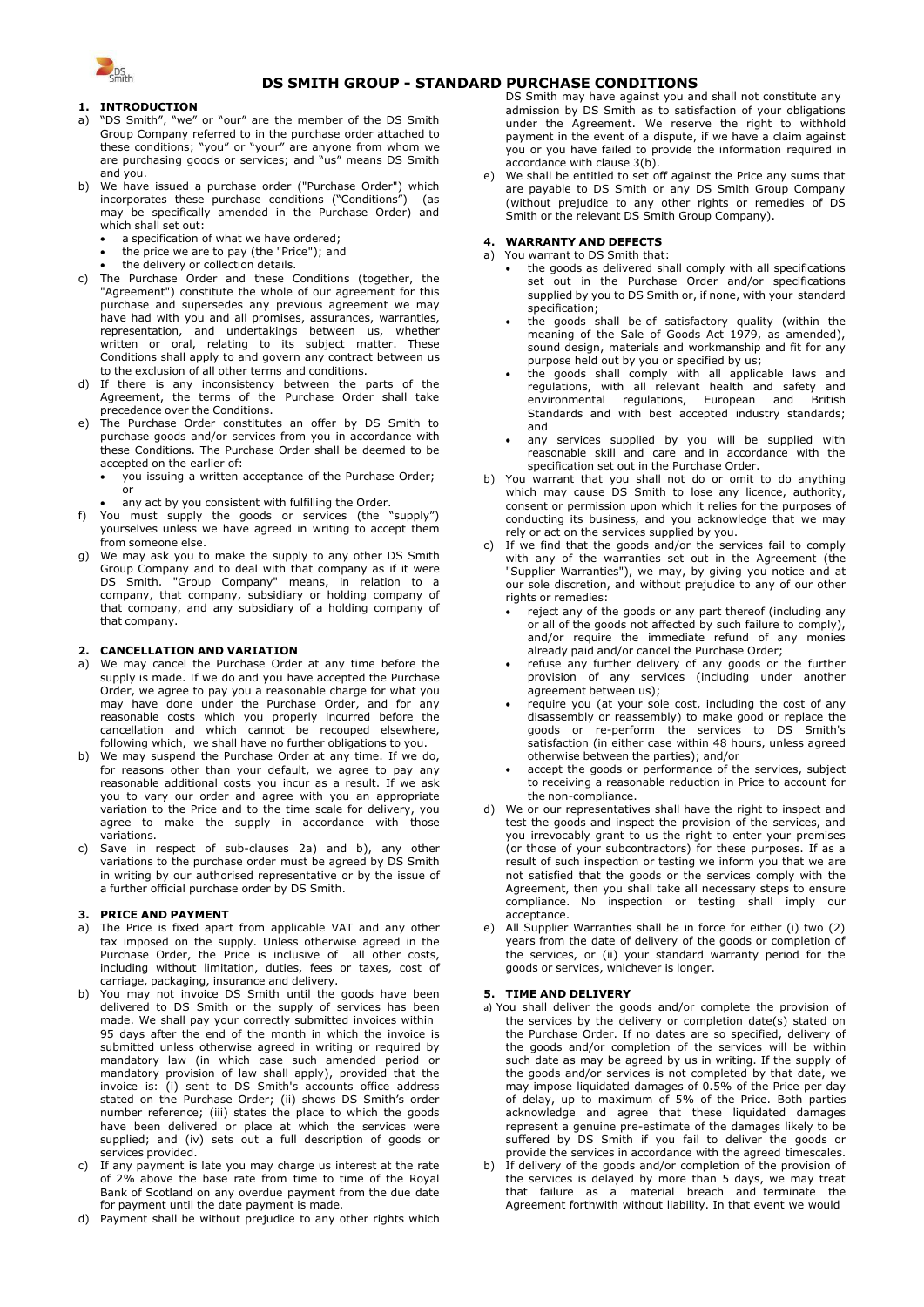

# **DS SMITH GROUP - STANDARD PURCHASE CONDITIONS**

have no further obligations to you but you would be liable to make good any loss to DS Smith.

- c) Unless stated otherwise in the Purchase Order, all goods shall be delivered INCOTERMS 2020 DAP at the location stated in the Purchase Order.
- d) The Supplier shall deliver the quantity of goods stated on the Purchase Order. The Buyer may at its discretion accept a quantity variation and pay pro-rata for the actual quantity delivered.
- e) You shall ensure that the goods shall be properly packed and stored during transit so as to reach their destination in an undamaged condition. All containers and other packaging shall be included in the Price and are non-returnable unless otherwise agreed on the Purchase Order.
- f) Where necessary, you shall, at your own cost, obtain and comply with any export/import licences, permits or consents (including work permits or consents) for the supply and delivery of the goods or provision of the services.

### **6. PASSING OF RISK AND TITLE**

- a) Title and risk in the goods shall pass to DS Smith when they have been delivered to DS Smith.
- b) If items (including without limitation the goods) that belong to DS Smith are in your possession you undertake that you shall: (i) hold the relevant items as the fiduciary agent of DS Smith; (ii) clearly identify the items as our property; (iii) keep the items separate from your property or property belonging to others; (iv) keep the items properly stored and insured; and (v) not exercise, assert or purport to exercise or assert any lien of whatever nature in connection with such items.
- c) You shall give DS Smith access (on reasonable notice) to any premises where goods are being manufactured or stored for DS Smith for any reasonable purpose under this Agreement.
- d) You shall not be entitled to pledge or charge by way of security any of the items which remain our property, but if you do so or purport to do so, we shall have the right to recover our property in accordance with this clause.

# **7. TERMINATION**

- We may terminate the Agreement immediately on written notice if:
	- you are in breach of an obligation and
		- $\circ$  you cannot put it right; or
		- o you do not put it right within seven days of
		- receiving notice from DS Smith to do so; or
		- we have given you notice of a breach of the same obligation at least twice before; or
	- we reasonably believe that you will not be able to pay your debts as they fall due or that you will be unable to fulfil your obligations under the Agreement.
- b) On termination we have no further liabilities under the Agreement.
- c) Subject to clause 7(b), termination of the Agreement, however arising, shall not affect any of the parties' rights, remedies, obligations and liabilities that exist as at termination. Provisions relating to warranties, limitation of liability, intellectual property, compliance, confidentiality and obligations on termination survive termination or expiration of the Agreement.

# **8. LIABILITY AND INSURANCE**

- a) You agree to pay DS Smith on demand an amount sufficient to cover any and all liabilities, claims, demands, damages, costs, losses, fees and expenses (including, without limitation legal fees and expenses on a full indemnity basis) which are incurred by or brought against DS Smith or which may otherwise arise, directly or indirectly, as a result of:
	- any breach by you of your obligations under the Agreement;
	- any claim that the supply of goods/services infringe, or their use/resale infringes the rights of any other person;
	- your act, omission, neglect or default or that of your employees, sub-contractors or agents; or
	- the termination of the Agreement under clause 7.
- b) You must maintain adequate insurance cover against risks you incur under this Agreement and provide evidence of that cover at our request.
- c) Nothing in these Conditions shall exclude or restrict either party's liability for: (i) death or personal injury caused by our negligence; (ii) fraud or fraudulent misrepresentation; or (iii) any other liability that cannot be excluded by law.
- d) Subject to clause 8(c), neither party shall have any liability whatsoever (directly or indirectly) whether in contract, tort (including claims for negligence or breach of statutory duty), misrepresentation, restitution or otherwise arising in

connection with the performance or contemplated performance of the Agreement for any: (i) loss of business, revenue, opportunity, contracts or goodwill; (ii) anticipated savings, wasted expenditure, corruption or destruction of computer data; or (iii) for any indirect or consequential loss.

- e) Subject to clause 8(c), DS Smith shall not have any liability whatsoever for any loss or damage suffered by you or any third party as a result of any breach of the security of:
	- software, network and information systems you use; and • your business' physical, technical, administrative and organizational safeguards put in place, or that should have reasonably have been put in place.
- Save in respect of our obligation to pay in accordance with clause 3 (and subject to clauses  $8(c)$ ,  $8(d)$  and  $8(e)$ ), our liability in respect of any other claims in contract, tort (including claims for negligence or breach of statutory duty), misrepresentation, restitution or otherwise arising in connection with this Agreement shall in all circumstances be limited, to the maximum extent permitted by law, to any direct loss or damage up to 10% of the amount of the Price paid for the goods giving rise to the claim.

### **9. COMPLIANCE**

- a) In addition to your obligations to comply with applicable laws and regulations, you shall and shall procure that your officers and employees shall:
	- comply with the DS Smith Global Supplier Standard;
	- comply with the Bribery Act 2010 and all anticorruption laws applicable to you or DS Smith ("Anticorruption Laws");
	- not, directly or indirectly, either in private business dealings or in dealings with the public sector, offer, promise or give (or agree to offer, promise or give) any financial or other advantage with respect to any matters which are the subject of this or any other agreement between DS Smith and you and/or to obtain any benefit for DS Smith which would violate the Anticorruption Laws.
	- comply with the Modern Slavery Act 2015 and all applicable anti-slavery and human trafficking laws, statutes, regulations and codes from time to time in force applicable to you or DS Smith;
	- ensure that neither you nor any of your senior officers have been convicted of any offence involving slavery and human trafficking, nor have been or are the subject of any investigation, inquiry or enforcement proceedings by any governmental, administrative or regulatory body regarding any offence or alleged offence of or in connection with slavery and human trafficking;
	- not, when acting in the capacity of a person associated with DS Smith, engage in any act or omission which would constitute a UK tax evasion facilitation offence or a foreign tax evasion facilitation offence as those terms are defined in Part 3 of the Criminal Finances Act 2017; and
	- not cause, facilitate or contribute to the commission of an offence of failing to prevent the facilitation of tax evasion under section 45 or 46 of the Criminal Finances Act 2017 or any other legal and regulatory antifacilitation of tax evasion obligations.
- b) If you become aware of any breach or suspected breach of this clause 9 by you or your subcontractors, you shall promptly notify DS Smith and we may immediately suspend operation of the Agreement by giving written notice to you, pending an investigation into the breach or suspected breach. You shall assist DS Smith in any such investigation, including by providing DS Smith with reasonable access to your personnel, documents and systems.
- In addition to our rights in clause 7, if, in our reasonable opinion, you or your subcontractors have breached this clause 9, we may, in our sole discretion, on written notice, immediately: (i) terminate any or all agreements between DS Smith and you; and (ii) suspend operation of the Agreement by giving written notice to you.
- d) In relation to tax evasion offences, the question of whether a person is associated with another person shall be determined in accordance with section 44 of the Criminal Finances Act 2017 (and any guidance issued under section 47 of that Act)

# **10. INTELLECTUAL PROPERTY**

- a) Both parties retain ownership of their own intellectual property rights on the goods or services supplied under this agreement, including but not limited to, patents, trademarks, designs, copyright, domain names, trade secrets, know-how and tradenames.
- b) Nothing contained in the Agreement shall be construed as